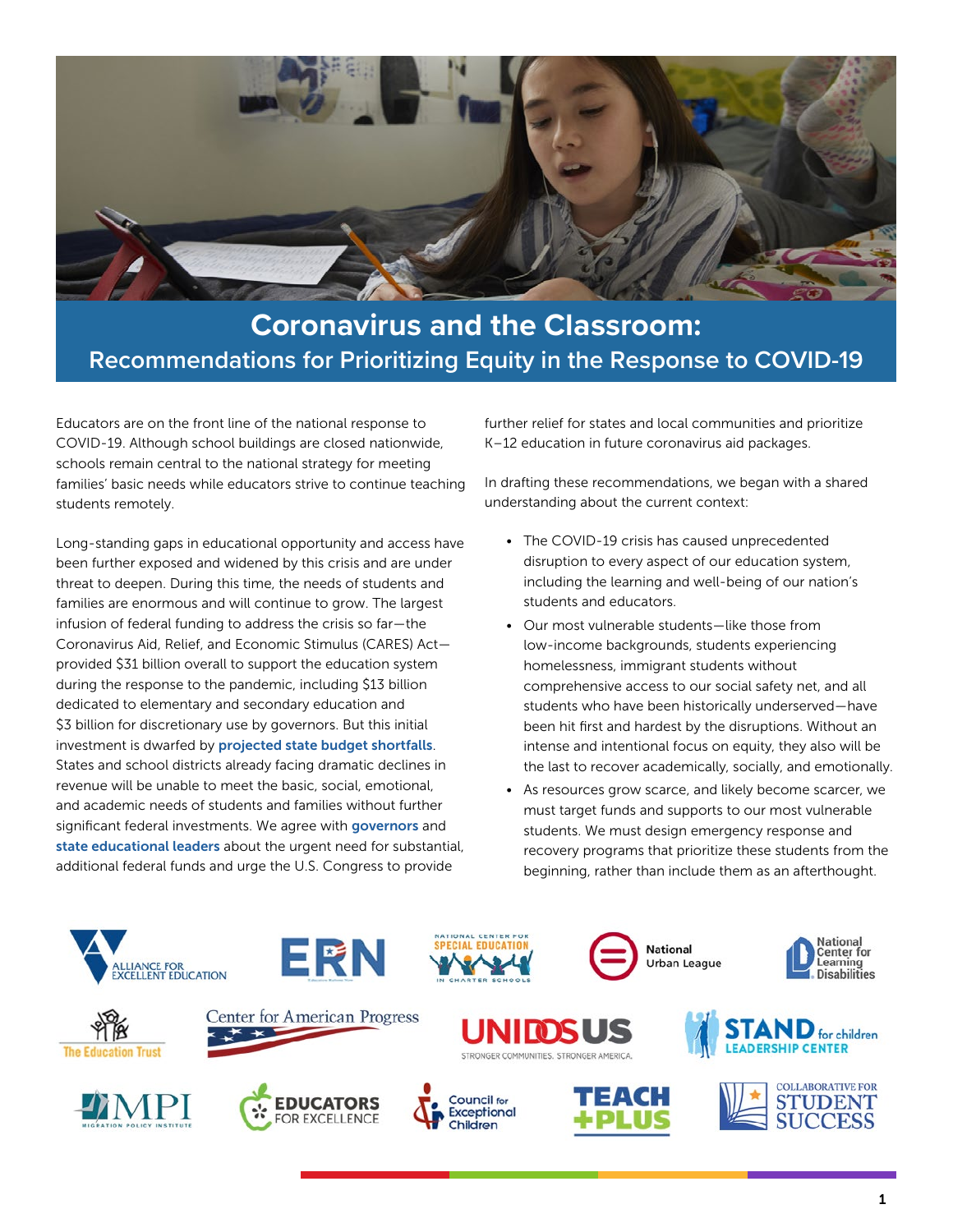Consistent with this shared understanding, we provide recommendations in six areas to support states and districts in an equity-focused response to COVID-19 in the near term and in the recovery to follow:

- 1. Ensuring equity in fiscal policies
- 2. Meeting students' basic needs
- 3. Expanding and improving remote learning
- 4. Easing the high school–to–college transition
- 5. Extending learning time
- 6. Determining students' academic, social, and emotional needs

The unprecedented challenges before us must be met by an unprecedented level of commitment and collaboration. Our organizations appreciate the tireless efforts of states and districts and are eager to support them.

### **Ensuring Equity in Fiscal Policies**

States and districts should ensure that resources—including funds from the CARES Act and any future federal funds allocated by Congress to support recovery efforts—are distributed equitably to support vulnerable populations and spent on practices with proven effectiveness. Such policies include the following:

- Distributing resources equitably among high-poverty and low-poverty schools within districts by ensuring that per-pupil allocations of emergency-response funds are greater in schools serving high concentrations of students from low-income backgrounds compared to wealthier schools within the same district. As part of these efforts, states should require districts to allocate federal stimulus funds to schools with the greatest needs. If such requirements on district uses of funds are not permitted under applicable federal law, then states should provide guidance and incentives to ensure equitable distribution of resources.
- Targeting funds to students disproportionately affected by the pandemic, including students with disabilities, English learners (ELs), and students experiencing homelessness. These students face unique obstacles in engaging in distance learning and receiving the supports they need to succeed. For instance, states should require districts (or provide guidance and incentives, if such requirements are not permitted) to direct a minimum percentage of any federal stimulus funds to each of these groups. The following bullets provide examples of how districts should use available resources to support these students:
	- o For students with disabilities, districts could obtain state-of-the art assistive technology devices and

## COVID-19 Resources

We are in this together. In these difficult times, our organizations stand ready to assist educators, school leaders, and policymakers who are on the front lines of supporting students through the COVID-19 crisis. To contact our organizations or access additional resources we have developed in response to the coronavirus, visit the links below.

- Alliance for Excellent Education: [all4ed.org/coronavirus](https://futureready.org/coronavirus/)
- Center for American Progress: [americanprogress.org/tag/coronavirus/](https://www.americanprogress.org/tag/coronavirus/)
- Council for Exceptional Children: [cec.sped.org/Tools-and-Resources/Resources](https://cec.sped.org/Tools-and-Resources/Resources-for-Teaching-Remotely)[for-Teaching-Remotely](https://cec.sped.org/Tools-and-Resources/Resources-for-Teaching-Remotely)
- Migration Policy Institute's National Center on Immigrant Integration Policy: [migrationpolicy.org/topics/coronavirus](https://www.migrationpolicy.org/topics/coronavirus)
- National Center for Learning Disabilities: [ncld.org/covid19](https://www.ncld.org/covid19)
- National Center for Special Education in Charter Schools: [ncsecs.org/covid-19/](https://www.ncsecs.org/covid-19/)
- National Urban League: [nul.org/education-covid-19](https://nul.org/education-covid-19)
- The Education Trust: [edtrust.org/covid-19-impact-on-education](https://edtrust.org/covid-19-impact-on-education-equity-resources-responding/)[equity-resources-responding/](https://edtrust.org/covid-19-impact-on-education-equity-resources-responding/)
- UnidosUS: [unidosus.org/campaigns/coronavirus](https://www.unidosus.org/campaigns/coronavirus-covid-19/education)[covid-19/education](https://www.unidosus.org/campaigns/coronavirus-covid-19/education)

provide training on their use, along with training on the use of built-in accessibility features on digital learning platforms, to enhance access to the general curriculum. Furthermore, districts could provide professional development for special education and general education teachers focused on evidencebased, culturally, and linguistically competent strategies for online instruction to increase local capacity to provide specialized instruction and related services. Districts also should support transition coordinators who work with high school students with disabilities and develop plans for students with disabilities to receive compensatory services once the COVID-19 pandemic subsides.

o For ELs, states and districts could support targeted investments in digital resources designed to serve ELs' learning needs, especially access to the core curriculum. They also could support professional development for both language instruction and general education teachers focused on instructing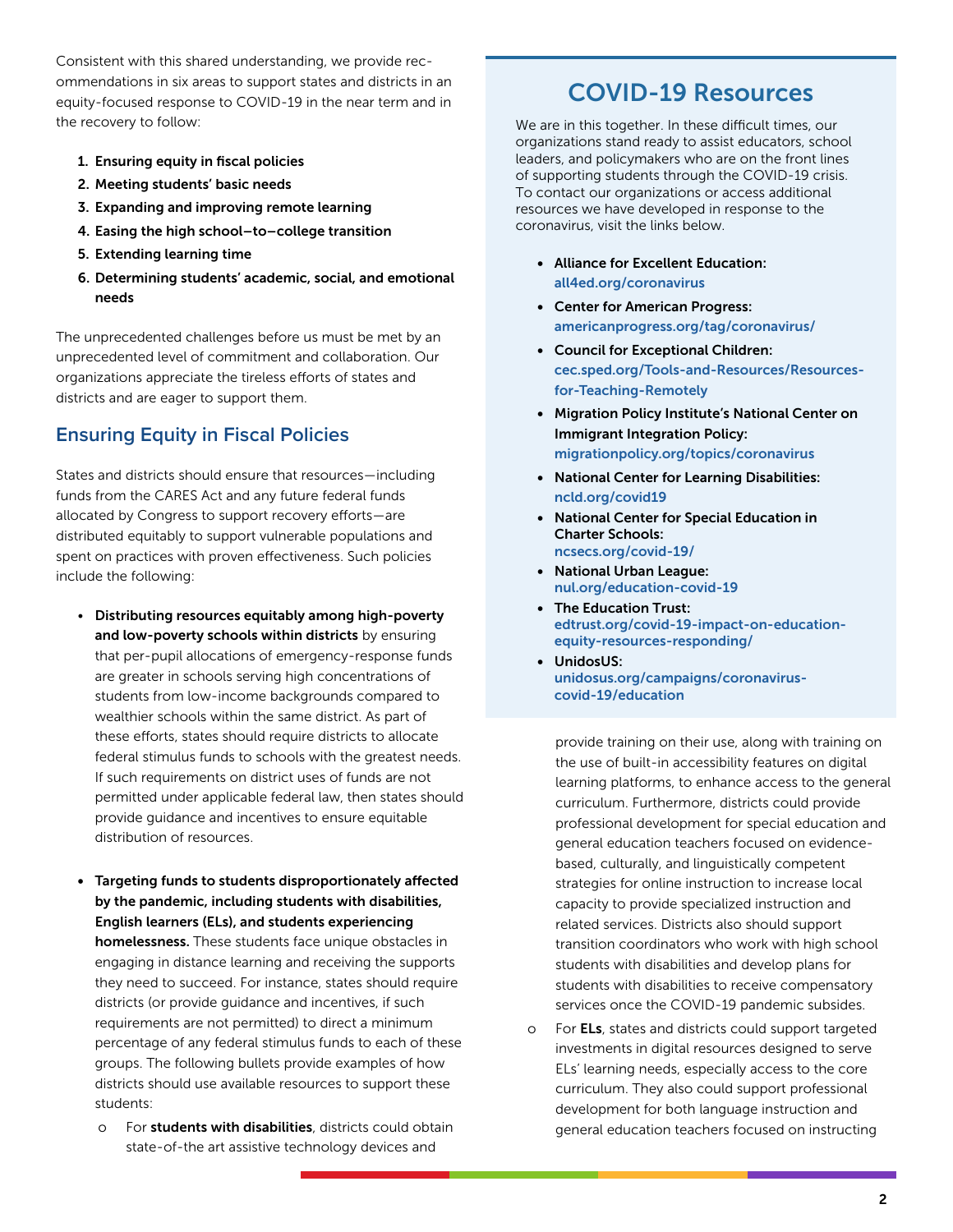ELs virtually in core subjects and language development. Furthermore, districts should ensure that parents and families of ELs get the equipment, connectivity, and multilingual access to technical support to engage in at-home learning, recognizing the cultural and language access barriers they may face; provide resources for family liaisons and/ or community partnerships to identify disengaged students, survey needs, and share critical updates with families of ELs; and offer extended-learning opportunities to support academic learning and English language development.

- The number of students experiencing homelessness [increased](https://nche.ed.gov/wp-content/uploads/2020/01/Federal-Data-Summary-SY-15.16-to-17.18-Published-1.30.2020.pdf) from just over 1.3 million in the 2015–16 school year to nearly 1.6 million in the 2017–18 school year and will continue to worsen considerably as a result of economic instability and job losses from the pandemic. To support these students, states and districts could consider providing more funding andsupport for McKinney-Vento Education for [Homeless Children and Youth program](https://www.schoolhouseconnection.org/mckinney-vento-act-two-page-summary/)s, including district-level liaisons. Furthermore, states could [reallocate](http://education.ohio.gov/Topics/Student-Supports/Coronavirus/District-and-State-Support-for-Homeless-Students-D) unspent state McKinney-Vento and Title I dollars to help districts meet the range of urgent academic, social, and emotional needs of students experiencing homelessness.
- Targeting funds to community-based organizations (CBOs) with a track record of working effectively with schools and districts and that have strong ties to local vulnerable populations, including immigrant communities and the families of ELs. Partnerships with CBOs can be used not only to translate information into multiple languages, but also to ensure vulnerable populations are aware of, and have access to, academic and other supports, including extended learning time. Districts should prioritize partnering with CBOs with a demonstrated history of building school and district capacity to ensure that services and supports can be maintained for the long haul.
- Enabling transparent public reporting on local uses of funds. To promote transparency, states should create reporting portals for districts and public-facing websites to communicate how emergency-response funds (including CARES Act funds and funding specifically for third-party vendors or through CBO partnerships) are spent at the state and district levels. Districts also could consider using funds to build and maintain websites for local data. Detailed reporting at the district level that is shared with the state should include how much districts receive, including any additional federal stimulus funds, and how they and schools within their boundaries use resources to meet the unique needs of students from

low-income backgrounds, students of color, students with disabilities, ELs, students experiencing homelessness, students in foster care, and students engaged in the juvenile justice system.

#### **Meeting Students' Basic Needs**

The COVID-19 outbreak has shined a light on how schools are a vital resource for meeting students' basic needs, including food and health care. These needs will continue to grow as the nation absorbs the economic hardship caused by the pandemic. States and districts should consider the following strategies to maximize the impact of emergency-response funding in the immediate and longer term:

• Ensure students who rely on school meals continue to receive them, including through the summer of 2020 and into the fall, even if in-person instruction does not resume fully. States and districts must maintain school meal programs as increasing numbers of students rely on them to meet their nutritional needs. Districts should make meals easily accessible for students, without requiring any proof of eligibility, through multiple meal pick-up points or, where possible, meal drop-offs via school bus routes or other transportation partnerships. States also should collect and publicize data on meal distribution by district. More broadly, many schools are providing food to anyone in need[,](https://www.nytimes.com/2020/04/19/us/politics/coronavirus-school-meals-relief.html) **transforming into** [community food pantries](https://www.nytimes.com/2020/04/19/us/politics/coronavirus-school-meals-relief.html). Given the growing number of individuals facing food insecurity, states should opt-in to the [Pandemic Electronic Benefits Transfer](https://edtrust.org/resource/child-hunger-and-the-coronavirus-pandemic/)  [\(P-EBT\)](https://edtrust.org/resource/child-hunger-and-the-coronavirus-pandemic/) program to provide access to food for both families who have been participating in the school meal program and those who have not but have a high level of need. Congress also should **[extend P-EBT](https://edtrust.org/press-release/joint-letter-to-u-s-house-and-senate-leadership-calling-for-expanded-access-to-food-assistance/)** through summer 2020 and into the next academic year to allow households with children receiving free or reducedprice school meals to access food purchasing dollars if the child's school has been closed for more than five

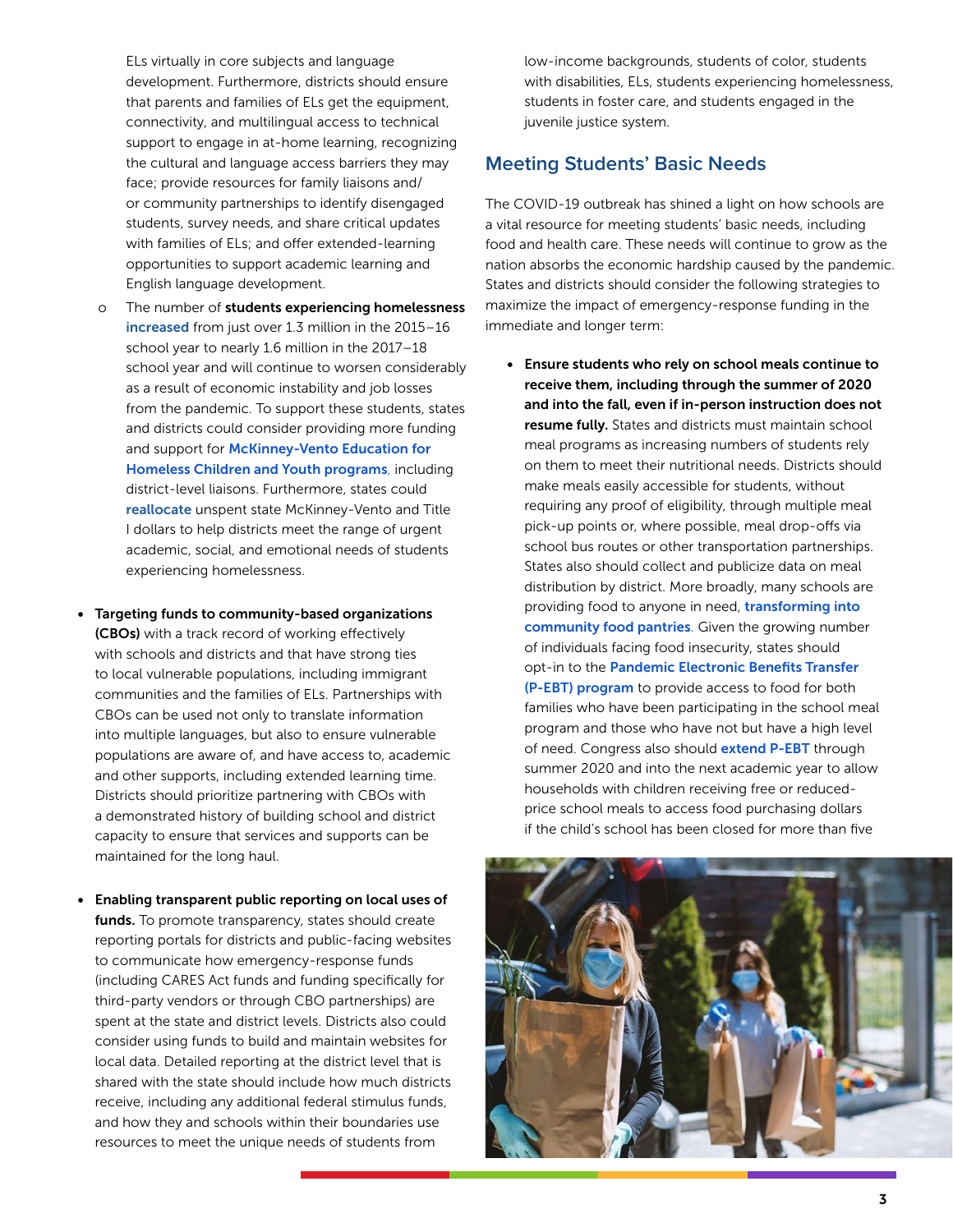consecutive days and extend these benefits for children younger than five years.

- Provide ongoing virtual access to mental health supports to students and families throughout the summer and fall of 2020. For example, states could work with districts to coordinate mental health care and social and emotional support for students via multilingual hotlines staffed by counselors, school psychologists, social workers, and other relevant staff, and provide lists of resources and supports available to meet students' mental health needs. Districts also could provide professional development for staff on how best to deliver these services virtually while protecting students' privacy.
- Coordinate and address the growing student academic, economic, social, and emotional needs resulting from the COVID-19 pandemic by expanding screening for developmental needs across all domains (academic, social, emotional, behavioral, health, and family), categorizing and mapping the availability of local resources and services, and integrating student supports via systems for acting on information gathered about students and families. To build a more integrated system, districts may need to develop protocols for staff in direct contact with students and families, organize data and match resources to needs, and clarify the scope and responsibility for follow up (including systems for referrals to CBOs), as well as create a single point of contact within a school or district boundary to coordinate service delivery.



Districts also may consider using emergency-response funds to invest in community schools, which are an [effective long-term strategy](https://learningpolicyinstitute.org/product/community-schools-effective-school-improvement-report) to meet the ongoing academic, health, and wellness needs of the most

marginalized students and families by leveraging partnerships with CBOs and building school-level capacity.

#### **Expanding and Improving Remote Learning**

As**[schools have closed](https://www.edweek.org/ew/section/multimedia/map-coronavirus-and-school-closures.html?intc=main-mpsmvs)** nationwide, states and districts have launched remote instruction to try to maintain continuity of learning. Many students, however, lack the computer hardware and connectivity necessary to participate meaningfully[.](https://www.jec.senate.gov/public/_cache/files/ff7b3d0b-bc00-4498-9f9d-3e56ef95088f/the-digital-divide-.pdf) Nearly [12 million children do not have broadband at home](https://www.jec.senate.gov/public/_cache/files/ff7b3d0b-bc00-4498-9f9d-3e56ef95088f/the-digital-divide-.pdf), putting them at a severe disadvantage when instruction must occur online. In response, districts and states are [frantically](https://www.edweek.org/ew/articles/2020/04/01/coronavirus-squeezes-supply-of-chromebooks-ipads-and.html)  [purchasing laptops and hot spots](https://www.edweek.org/ew/articles/2020/04/01/coronavirus-squeezes-supply-of-chromebooks-ipads-and.html) to distribute to students in need. However, new devices or internet connections will be of limited effectiveness if teachers are not supported in learning how to shift their instruction and adapt lessons to a distance learning environment.

Lack of technical resources is a significant obstacle to participation in remote learning, and states and districts should use emergency-response funds to help close the connectivity gap as quickly as possible. But they should do so purposefully by planning before purchasing. They should look beyond the 2019–20 school year and consider how online learning could be a long-term strategy for delivering high-quality instruction both because COVID-19 closures may continue into summer and fall 2020, and remain intermittent when schools reopen, and because, if done well, online learning can enhance instruction and learning gains beyond the current crisis. In using funds to expand and improve remote learning, states and districts should consider the following:

- Purchase and distribute connectivity and computer hardware necessary for all students to participate meaningfully in remote learning. While states and districts must move quickly to reach disconnected students, they should plan before purchasing equipment and prioritize purchases for which there is greater longterm potential for use so that new technology will support high-quality online instruction *through fall 2020 and beyond*. Even when schools are running at their maximum capacity, students without access to the internet lack the ability to do school work at home, contributing to the homework gap. In particular, states should consider how to leverage thei[r](https://www.gov.ca.gov/2020/04/01/governor-newsom-announces-agreement-between-teachers-classified-employees-and-school-system-management-to-support-student-instruction-during-covid-19-outbreak/) bulk purchasing power or partner with [businesses and internet providers](https://www.gov.ca.gov/2020/04/01/governor-newsom-announces-agreement-between-teachers-classified-employees-and-school-system-management-to-support-student-instruction-during-covid-19-outbreak/) to offer laptops/tablets and expanded internet service in high-poverty and remote communities.
- Provide educators with immediate training and support to deliver remote instruction in the current context, during the summer, and into fall of 2020, while building long-term capacity to deliver high-quality online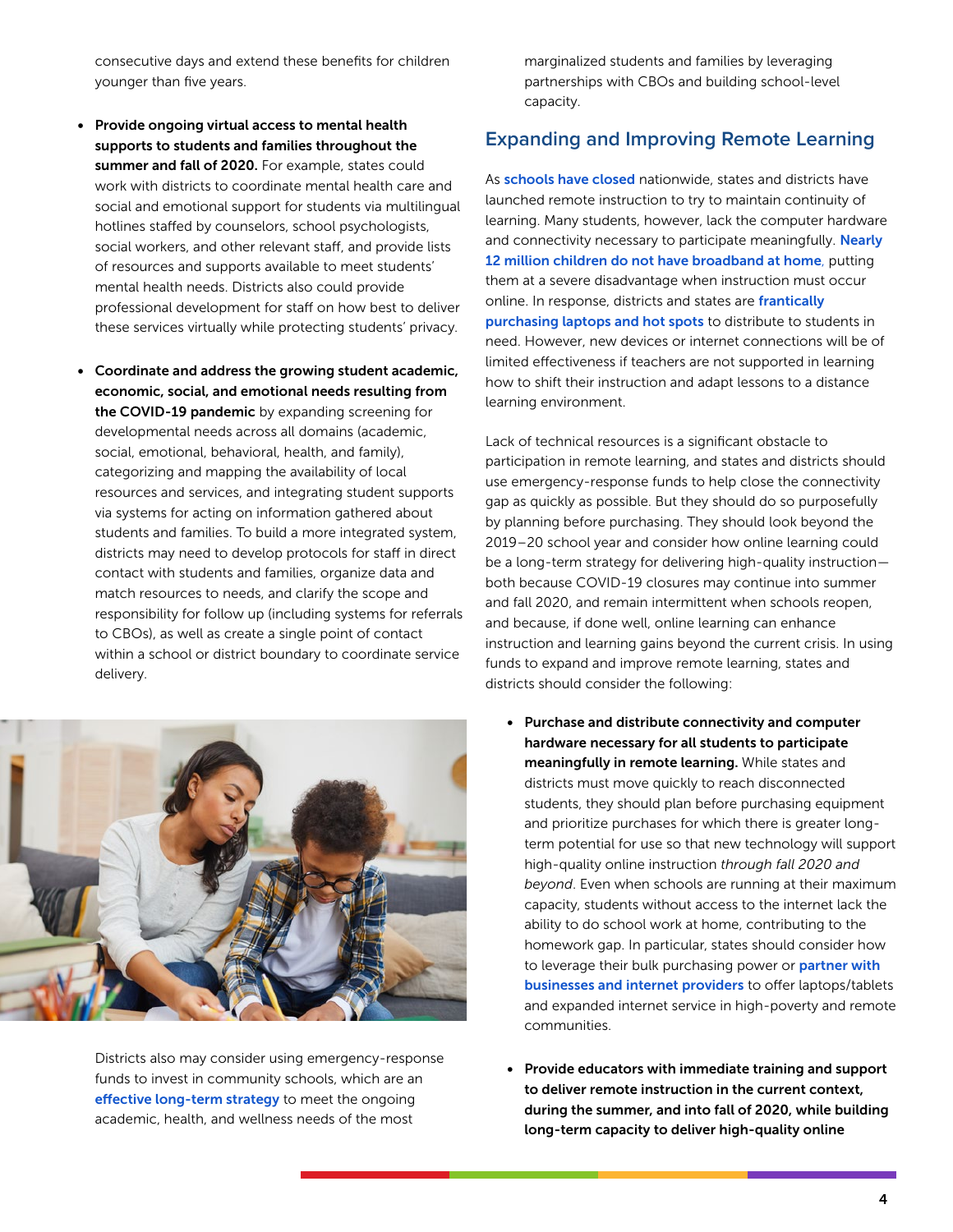#### instruction as a primary or supplemental instructional

tool. Districts should support educators specifically in adapting lessons and differentiating instruction in virtual environments; accessing instructional materials and technology; and using online platforms to connect with students, including built-in accommodations and features that increase accessibility. In addition to information about accessibility features, educators need instructional strategies for including all students in continued learning during school closures, especially students with disabilities, ELs, and students with limited access to devices and internet connectivity. Since relationships are a critical component of education, professional development offerings should help educators develop strategies for maintaining strong relationships with students and personalizing instruction in a remote environment.

Professional development should be research based, collaborative, sustained, and job-embedded. As it is unclear when it will be safe for schools to reopen, and intermittent closures may occur even with schools open, these activities likely will continue to be relevant. States can lean on the expertise of schools and institutions that already engage in remote learning, such as universities, districts that have online learning protocols in place to deal with weather events, or online K–12 providers with track records of success, to help educators shift to online instruction. Critical topics for collaborative and ongoing professional development include

- o accessing, identifying, and/or developing highquality, aligned, culturally responsive curricular materials in ways that allow for personalization and maximum accessibility;
- o protecting student privacy in online classrooms;
- o communicating with parents and families about students' academic progress and collaborating with families to implement remote learning plans, including those whose primary language is not English, those whose students have disabilities, and those who lack reliable home internet access;
- o maintaining commitments under the Individuals with Disabilities Education Act (IDEA) to support students with disabilities;
- o utilizing instructional strategies for including all students in continued learning, including ELs; and
- o addressing students' social, emotional, and academic needs and well-being during extended periods of social distancing.
- Ensure remote learning is accessible for all students, including ELs and those with disabilities. In developing and implementing any remote learning plan, states and districts should consider the unique needs of ELs and

students with disabilities. States should provide resources for districts and schools to support these students, including a centralized website that houses high-quality instructional materials and language supports. States should work with districts and use funds to ensure that students with disabilities continue to have equal access to the curriculum, customized to meet their needs, and receive the specialized instructional and related services outlined in their Individualized Education Program (IEP) and/or 504 plan to the greatest extent possible. This includes ensuring technology purchases are accessible for the range of students with disabilities and that learning platforms and software are compatible with assistive technology. Likewise, states and districts should identify and/or develop digital resources designed specifically to address both the language and academic content knowledge development of ELs to ensure that ELs do not fall further behind during this crisis.

Anticipating that remote learning may be necessary at times during the 2020–21 school year, states should plan with their districts now to improve and deepen access to remote learning and supports for both ELs and students with disabilities so that these students have equal access to the full curriculum. For example, over time, states and districts could improve their strategies for students with disabilities to receive the services outlined in their IEPs and/or 504 plans during periods of remote instruction. Districts also must prepare for a return to school that quickly resumes the provision of all special education and language instruction services and provides additional services to address any learning loss due to inaccessibility of distance learning opportunities.

• Equip families and caretakers with the knowledge and resources to support remote learning. Families and caretakers are now serving as virtual teachers' aides to support their students' academic progress, but they need assistance in home-based, online instruction to make remote learning effective. States and districts should provide guidance and easily accessible resources for families and caretakers. For example, districts—through the creation of a virtual hub—could provide tips and strategies in weekly communications, with opportunities for families to receive direct, regular support from educators. Districts also should provide a physical location where families can retrieve learning packets, devices, hot spots, or other equipment to simulate the schooling environment within the home.

States and districts also must recognize that the challenges of remote learning can be particularly acute for families of ELs and students with disabilities, who need to navigate new methods of service provision as well as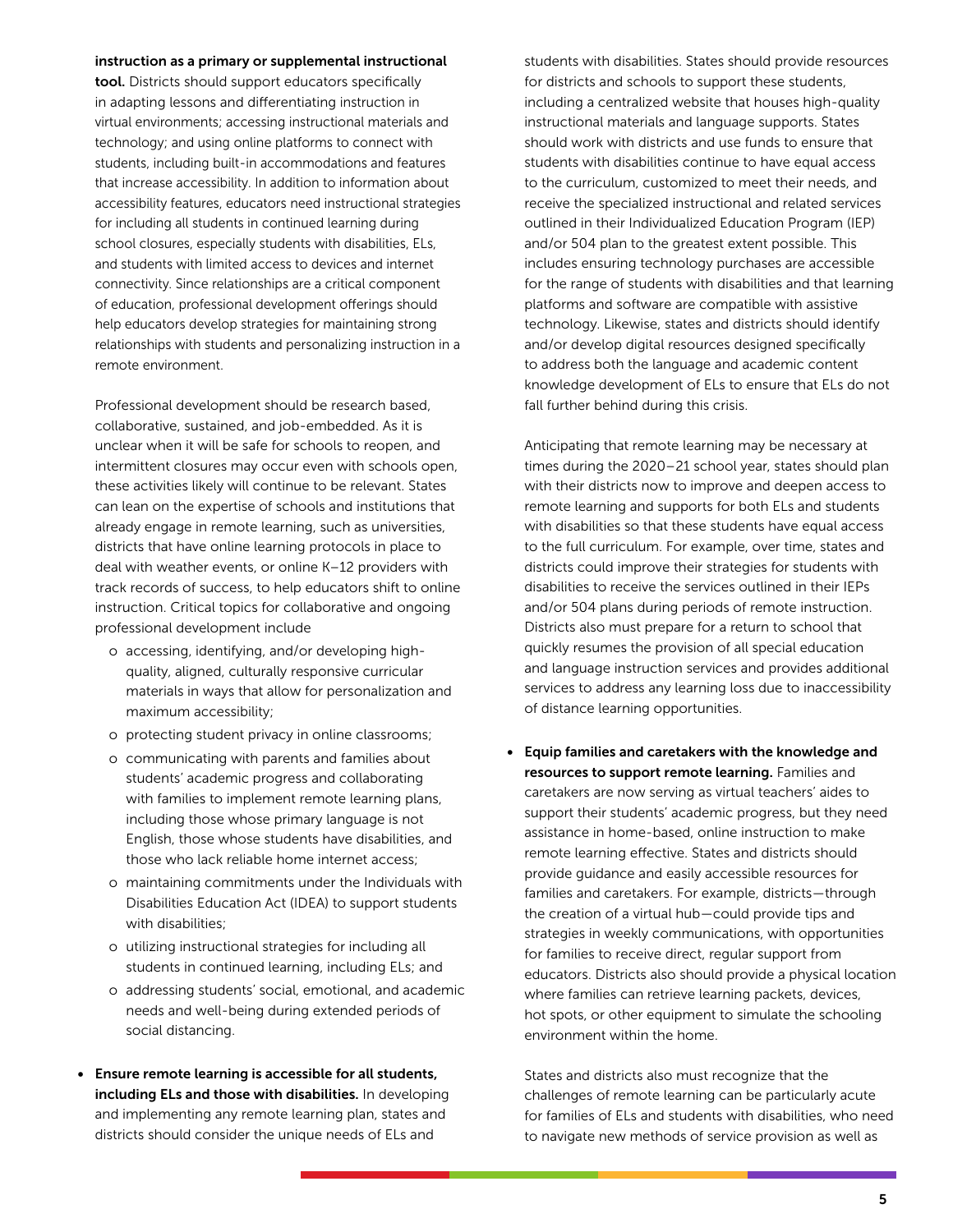instruction. Districts, for example, should address the language and cultural barriers faced by parents of ELs and provide supports, consultation, and other services that parents of children with disabilities may need as they serve as both caretaker and teacher during the school day.



• Build state and local educational agency capacity to support the effective use of technology. Agency staff (both those in technology departments and organization-wide) should be prepared to support schools with professional development, guidance, and technical assistance on the effective use of technology generally and in supporting learning that occurs completely, or predominantly, online when needed. As remote learning likely will continue in some fashion into the fall, state departments of education and district central offices should continue to invest in efforts to build their capacity in virtual learning so that they can support best practices locally; provide schools and educators with needed professional development and technical assistance; assist in the purchase of high-quality tools; establish and enforce standards and expectations for third-party vendors; and update policies and guidance on students' online and data privacy.

#### **Easing the High School–to–College Transition**

The graduating Class of 2020 has bee[n](https://www.americaspromise.org/content/considerations-and-faqs-leaders-managing-high-school-experience-during-covid-19) **[affected](https://www.americaspromise.org/content/considerations-and-faqs-leaders-managing-high-school-experience-during-covid-19) uniquely** by COVID-19 school closures. Students may have been relying on class credits and course grades or results from spring 2020 assessments to earn a diploma. Even in cases where districts quickly shifted to offer courses online, students may lack the devices or connectivity to complete them. In addition, graduating seniors may not have access to school counselors and other supports to navigate their postsecondary plans, including college enrollment and financial aid deadlines, and the transition plans of students with disabilities have been interrupted, right before they will lose the support of the K–12 education system and enter postsecondary education or the workforce. Moreover, if intermittent school closures remain necessary during the 2020–21 academic year, this scenario could repeat for the graduating Class of 2021.

Unfortunately, students who were most at-risk of not graduating prior to COVID-19 are also most likely to become [disengaged from schooling entirely](https://www.latimes.com/california/story/2020-03-30/coronavirus-los-angeles-schools-15000-high-school-students-absent) during COVID-19–related closures. Students who have not been in daily contact with teachers or who are unaccounted for should be prioritized in state and district outreach and planning. To support successful postsecondary transitions, states and districts should consider the following:

- Conduct graduation outreach to high school seniors and their families to indicate whether students have met graduation requirements and, if not, which requirements they have not fulfilled. States and districts should update and share graduation guidance directly with families, as well as with principals, educators, and counselors. Model [guidance](https://www.cde.ca.gov/ls/he/hn/gradegraduationfaq.asp) includes policies for students to attain credits via online learning or demonstrations of competency; issuing course grades to students for work completed before and during school closures (e.g., moving to pass/ fail or allowing work completed after school closures to boost, but not hurt, final grades); and flexibility or waivers of graduation testing and/or course or pathway requirements (e.g., eliminating exit exams for the Class of 2020 or streamlining elective credit, internship, or work experience requirements). Guidance also should steer students and families to available supports, especially summer learning opportunities for students just shy of meeting credit requirements, and build awareness of key deadlines and other info to help graduates transition from high school to postsecondary education and work.
- Implement summer bridge and credit recovery programs (remote and in-person, where possible) to fill gaps in learning that will have occurred for students as a result of COVID-19 closures, help students complete graduation requirements, and prevent "[summer melt](https://www.npr.org/2018/06/18/621023537/summer-melt-why-arent-students-showing-up-for-college)"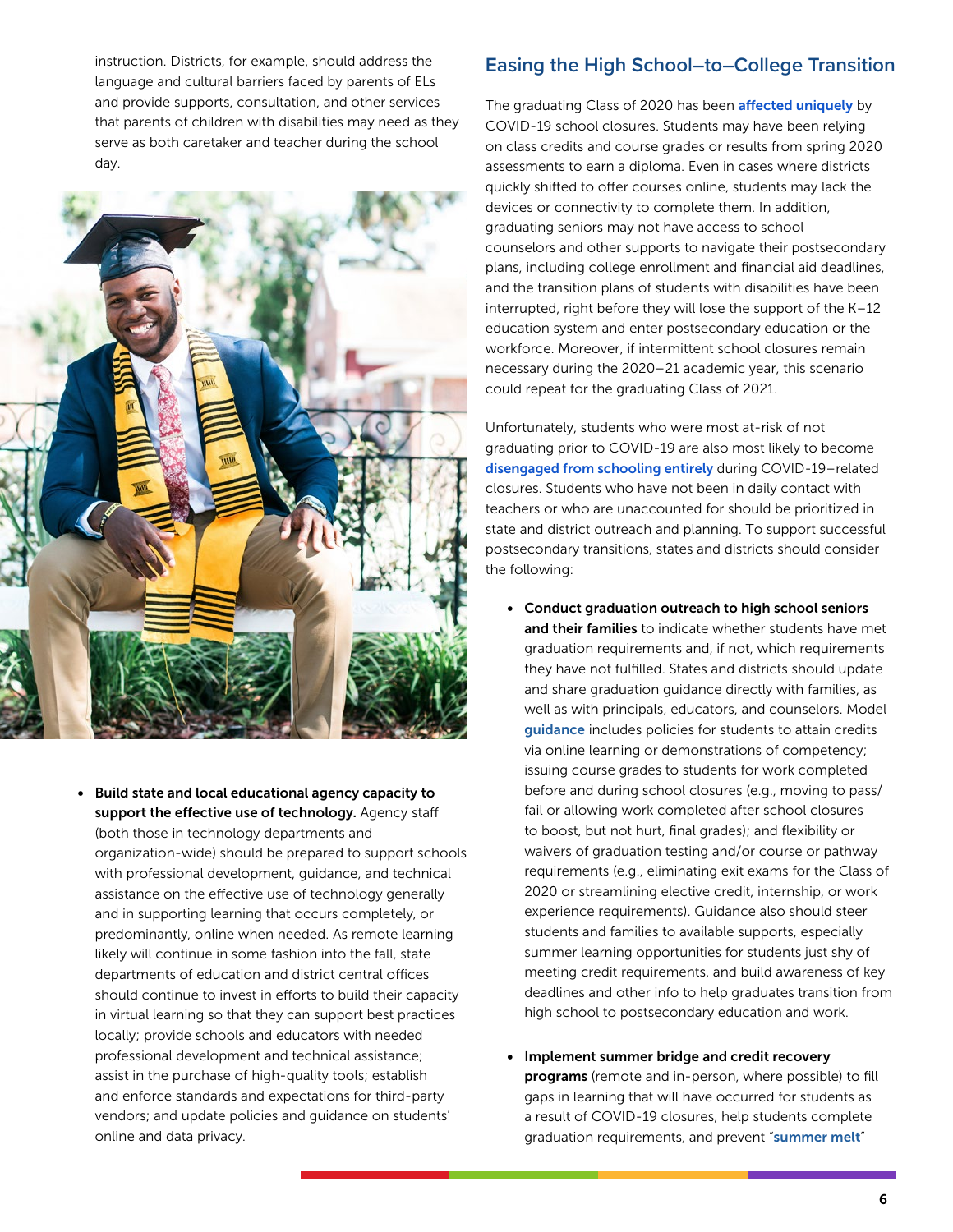among students planning to enroll in college in the fall, prioritizing underserved and first-generation college students. For example, community colleges and districts coul[d](https://edsource.org/2020/los-angeles-schools-to-stay-closed-for-remainder-of-school-year/628942) [join together](https://edsource.org/2020/los-angeles-schools-to-stay-closed-for-remainder-of-school-year/628942) to offer [free, online dual-enrollment](https://www.insidenova.com/news/nova-to-offer-jumpstart-tuition-free-summer-online-courses-for-high-schoolers/article_d85d6cfa-7ff6-11ea-a40e-c7859f3af799.html)  [courses](https://www.insidenova.com/news/nova-to-offer-jumpstart-tuition-free-summer-online-courses-for-high-schoolers/article_d85d6cfa-7ff6-11ea-a40e-c7859f3af799.html) during the summer to help students fulfill remaining course requirements or shore up content knowledge before the fall 2020 semester. In addition, despite the best efforts of states and districts to support graduating seniors through the pandemic, some students may become disconnected from school entirely or be unable to fulfill their remaining graduation requirements online or during the summer. States and districts should help these students reconnect with school by expanding existing outreach, counseling, and credit recovery (inperson and/or online) for disconnected youth.

- Provide counseling, academic assistance, and other individualized supports to high school students who are most at-risk of not graduating, including ELs and immigrant newcomers. As disconnected youth may lack consistent, high-speed home internet access, resources could be provided online as well as through telephone hotlines or text messages/push notifications to ensure students receive critical supports, guidance, and resources—particularly students who failed to graduate on-time but could successfully earn a diploma with summer learning and credit recovery. Professional development should be available for counselors and other staff to ensure they are trained on how to effectively provide these services virtually.
- Provide resources and professional development to the professionals who implement transition plans and programming for students with disabilities. Students with disabilities planning to exit or age-out of the public education system in the next few months will be reliant on the real-life skills and work experiences they were obtaining in their transition programs. It is essential that these programs continue and that students continue to receive the individualized supports and learning opportunities they need, even virtually, during this time. Professional development should be available for special education professionals and others who work with students in transition programs to ensure they can effectively provide transition services and programming virtually during the remainder of the 2019–20 school year and during the summer, including providing opportunities for students to gain workforce skills virtually and working with local employers to offer paid internships and job placements.
- Organize virtual college counseling and financial aid support for students and families, including completing [the Free Application for Federal Student Aid \(FAFSA®\).](https://public.tableau.com/profile/bill.debaun.national.college.access.network#!/vizhome/COVID-19andFAFSACompletion/COVID-19FAFSA)

States and districts should consider partnerships with their state system of higher education or local, private nonprofit colleges and universities, and college access networks to provide capacity and develop common tools and resources that can be deployed now and throughout the summer, including to students without broadband access (e.g., by reaching out to students via text messages or push notifications). These resources should be targeted to vulnerable populations, such as first-generation college students whose families may have less familiarity with transition planning, processes, and applications. States and districts also will need to continue providing determinations of independent status for the FAFSA® for unaccompanied homeless youth.

Depending on whether schools can remain open continuously during the 2020–21 school year, districts also should be planning how they can offer virtual college advising, application support, and other postsecondary transition activities for seniors in the Class of 2021. States and districts should prepare now for offering a comprehensive set of virtual transition supports and identify partners (e.g., college access networks, CBOs, nonprofits, and institutions of higher education) who could support this work.



• Coordinate with the public system(s) of higher education to extend deadlines, to offer flexibility related to enrollment and financial aid for the 2020–21 academic year (e.g., policies regarding college admissions and placement exams), and to adopt programs (e.g., evidence-based remediation strategies) to support students who enter higher education with learning gaps. In particular, states may want to **[coordinate](https://www.cde.ca.gov/ls/he/hn/collegereqsinformation.asp)** across the public higher education system to ensure policy changes, such as pass/fail grading and the cancellation of standardized assessments, do not negatively impact admissions. These policies, revised deadlines, and other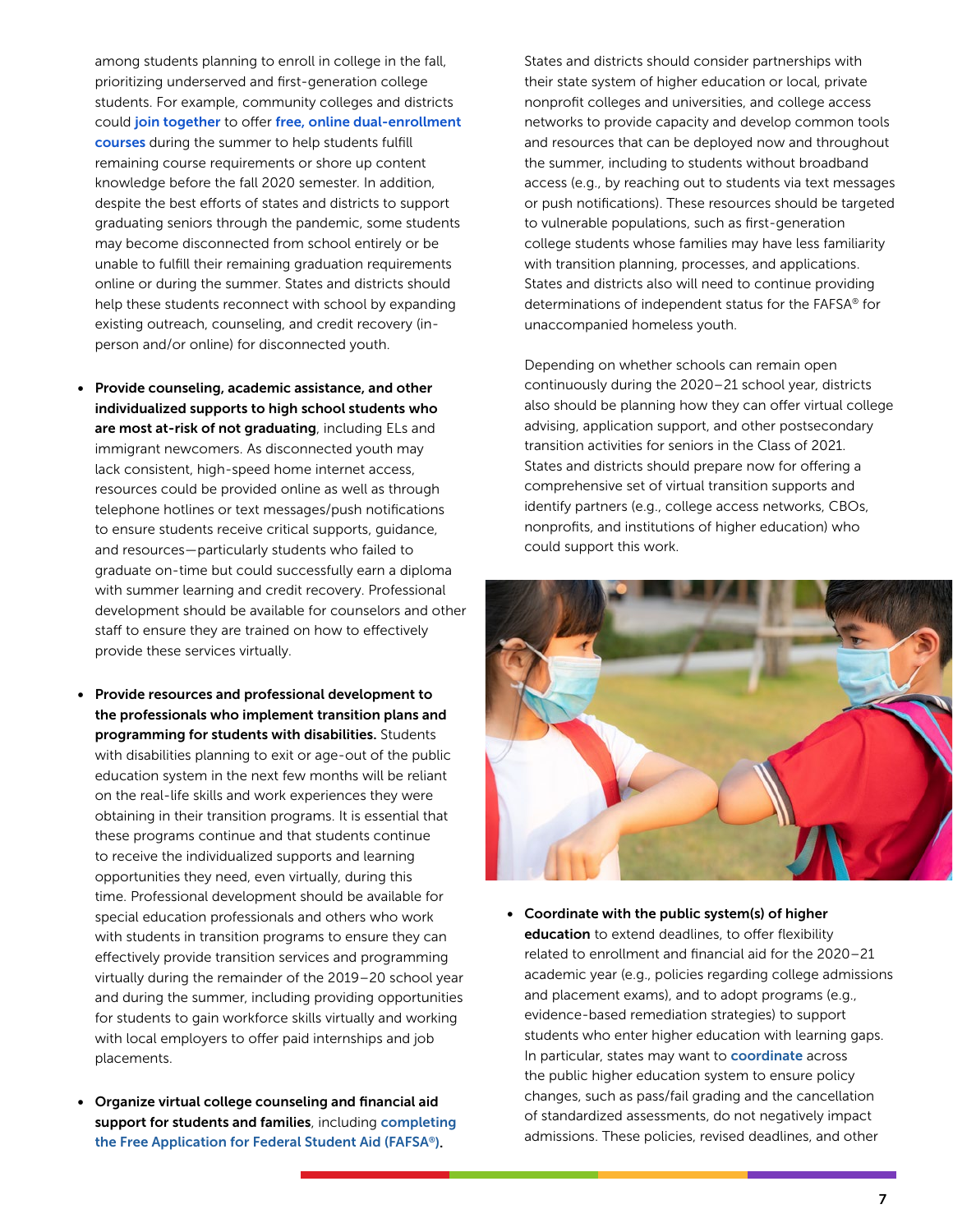flexibilities adopted for the graduating Class of 2020 may need to be extended to the graduating Class of 2021 as well, depending on the extent and duration of any school closures in the 2020–21 academic year.

#### **Extending Learning Time**

Students have lost weeks of learning time due to school closures, and the number of missed hours of instruction will continue to grow. Although states and districts have launched remote learning programs, participation rates are **alarmingly** [low,](https://www.nytimes.com/2020/04/06/us/coronavirus-schools-attendance-absent.html) particularly among historically underserved students. Virtual chronic absenteeism rates are surging as students struggle with connectivity, technical issues, and the lack of time, space, and support they need to participate in online instruction.

It is paramount that states and districts think beyond the bounds of the 2019–20 school year and use resources to extend learning time before, during, and/or after the 2020–21 academic year to help accelerate students' academic, social, and emotional recovery.

As a result of reduced hours of instruction and limited participation in remote learning, the learning losses associated with school closures will be staggering. According to a recent [estimate by the Northwest Evaluation Association](https://www.nwea.org/research/publication/the-covid-19-slide-what-summer-learning-loss-can-tell-us-about-the-potential-impact-of-school-closures-on-student-academic-achievement/)  [\(NWEA\)](https://www.nwea.org/research/publication/the-covid-19-slide-what-summer-learning-loss-can-tell-us-about-the-potential-impact-of-school-closures-on-student-academic-achievement/), students could lose up to 30 percent of their reading gains from this school year, and more than half of their math gains—without taking into account the additional trauma and disruption students may face that is unique to COVID-19. It is paramount that states and districts think beyond the bounds of the 2019–20 school year and use resources to extend learning time before, during, and/or after the 2020–21 academic year to help accelerate students' academic, social, and emotional recovery. More specifically, states and districts should consider the following:

• Expanding high-quality remote instruction through the summer and fall of 2020 to extend instructional time for all students or as a targeted strategy to help struggling students. For example, districts could offer online summer school for students who have been disconnected or are struggling academically, as well as virtual credit recovery programs for high school seniors who did not graduate in the spring. They also could use remote instruction to extend the school day if it is only safe to resume in-person instruction for limited hours or days

each week. Remote learning could fill the gaps left by limited in-person instruction and allow schools to extend instructional time for students.

- Developing reopening plans to provide students with in-person instruction as soon as it is possible and safe to do so, perhaps beginning in the summer of 2020. It will be critical for states to provide detailed guidance to districts about strategies for reopening schools safely and effectively, including multiple reopening strategies based on various public health scenarios. These plans should consider strategies for extending learning time, which could include starting the school year early, year-round schooling, or summer school. If students can return safely to school before the 2020–21 school year would otherwise begin, states and districts could consider bringing students back to school early—either to return to their previous year classes before starting the new school year or engaging in a period of review of the previous year's material. These strategies might be particularly effective for students who lack the connectivity, technology, or conducive environment necessary to learn at home. For example, states and districts might consider bringing smaller groups of students together for instruction before in-person classes can resume at scale. Alternatively, states and districts might prioritize in-person instruction for students who lack technology and connectivity and/or are at-risk of falling most behind while delivering distance learning to other students. States and districts should consult with stakeholders in the development of reopening plans.
- Providing professional development for educators to help them support students during the 2020–21 school year as in-person instruction resumes and adjust to any needed changes in school calendars, structures, and policies included in the district's reopening plan. This should begin immediately—to support educators in providing instruction during the summer—and continue through the 2020–21 school year. For example, states and districts could use emergency-response funds to offer longer and more intensive planning time for educators prior to the start of the school year.

Specifically, states and districts may need to support teachers in rethinking curriculum, scope and sequence, and scheduling so that educators have additional time to cover material students typically would have mastered in the previous year in an engaging way and to plan for possible disruptions to in-person instruction in fall 2020. Where possible, states and districts may want to consider "looping" educators with students as they advance to the next grade level so that students can continue learning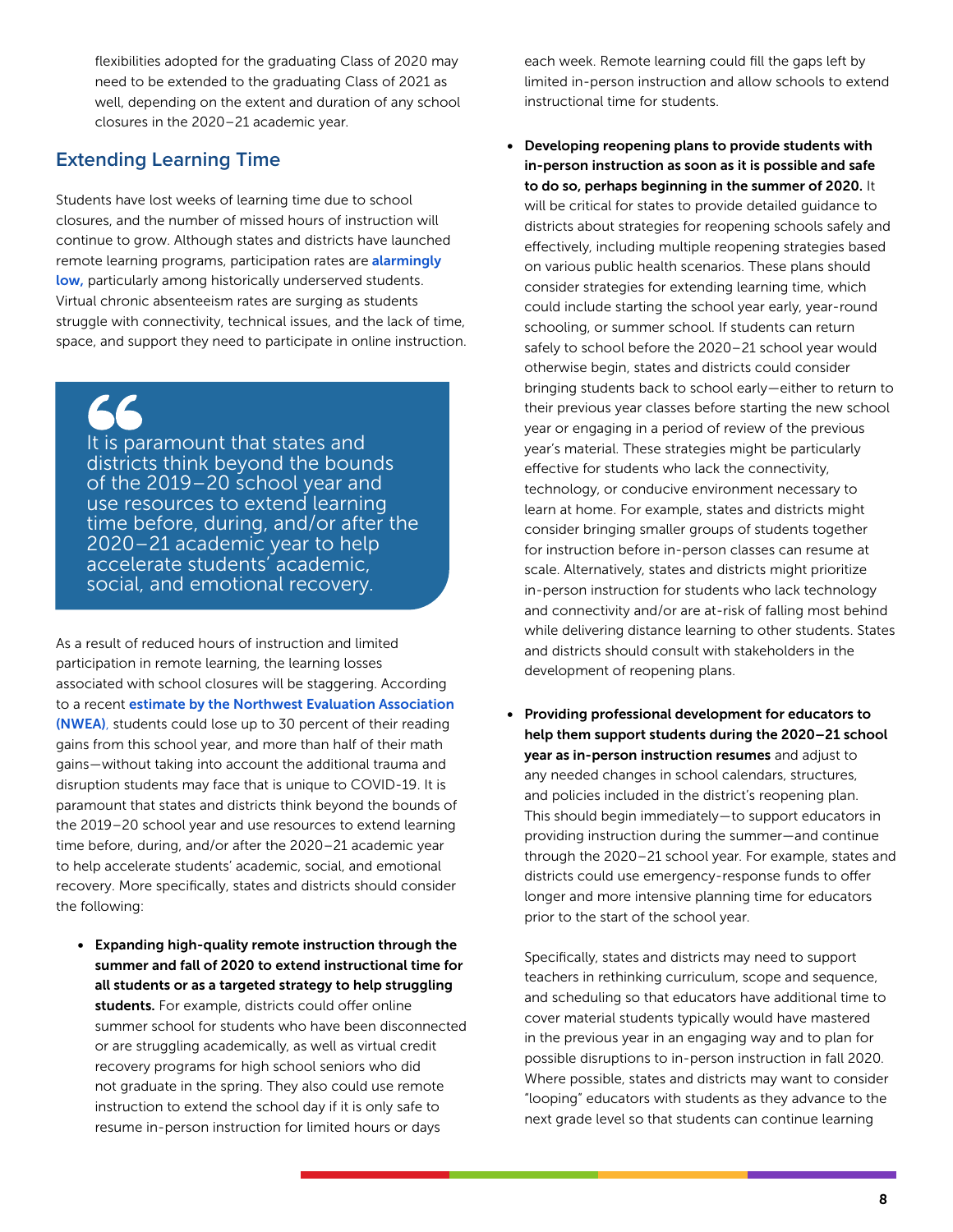from, and building relationships with, the same teacher and peers from their classes prior to any COVID-19– related closures. The most effective professional learning is collaborative, ongoing, and job-embedded, so districts also should plan for and provide time for consistent professional development opportunities during the 2020–21 academic year. States and districts may need to adjust professional development offerings in real-time, based on feedback from educators and as new needs arise as a result of evolving public health scenarios and guidelines.

• Extending in-person instructional time during the 2020–21 school year. States and districts should consider using available resources to extend the school day and/ or the school year, including into the summer of 2021, particularly to meet the needs of underperforming students. For example, emergency-response funds could support additional teacher compensation and personnel costs, as well as other expenditures (e.g., transportation) associated with a longer academic year. In addition to increasing instructional time for all students, districts also might use funds to expand afterschool programming or invest in intensive, evidence-based tutoring programs for students who are the furthest behind.

Strategies for extending instructional time could include providing flexible and innovative approaches to scheduling and programming in the 2020–21 school year, such as extending blocks of learning time and creating additional opportunities to personalize instruction and provide enrichment opportunities. Block scheduling also can be used to provide teachers additional time for collaborative professional development. Innovative approaches to scheduling can allow students to receive the instructional support they need while also providing them access to the well-rounded educational activities that they have missed. Districts may want to consider leveraging partnerships with afterschool providers and CBOs to extend and enrich instructional time.

#### **Determining Students' Academic, Social, and Emotional Needs**

During the summer, students can lose between two weeks and two months of academic growth. However, learning losses associated with prolonged school closures due to COVID-19 may be even more dramatic, especially for historically under-served students. For example, according to the NWE[A](https://www.nwea.org/content/uploads/2020/04/Collaborative-Brief_Covid19-Slide-APR20.pdf) [estimate](https://www.nwea.org/content/uploads/2020/04/Collaborative-Brief_Covid19-Slide-APR20.pdf) previously referenced, students could return to school in the fall of 2020 having lost between half and all of the math progress they typically make during the school year.

One of the most critical tasks for states and districts to support students' academic recovery and acceleration will be measuring their academic needs at the beginning of the 2020–21 school



year. It will be important to assess the extent to which extended social isolation and other stresses related to the pandemic might have caused traumatic experiences for students that need to be addressed. Low-stakes, high-quality diagnostic assessments administered at the district level will help educators and school leaders tailor curriculum and instructional materials, professional development, daily instruction, and other supports to meet students' academic, social, and emotional needs and help them stay on-track. We do *not* recommend states use these diagnostic assessments for high-stakes purposes, including school accountability and improvement. However, data from diagnostic assessments can be useful for state and local policymakers who need to make systemic decisions about additional targeted funding and resources to help students recover from COVID-19–related closures.

To determine the scope of students' needs as reentry and recovery begins in the 2020–21 academic year, states and districts should consider the following:

- Identifying available diagnostic assessments that are valid, reliable, and consistent with state standards in core subject areas—and in English language development for ELs—and that are designed to inform instructional practice to address learning loss. States should survey districts about diagnostic assessments they currently use, identify other diagnostic tools that may be available, and develop criteria to evaluate the quality of common diagnostic assessments. As intermittent school closures could be necessary during the 2020–21 school year, states also may want to study the feasibility and availability of online diagnostic assessments, as well as assessments and tools that measure the social, emotional, and academic needs of students to inform practice.
- Enabling districts to purchase high-quality diagnostic tools and make them more readily available upon students' return to school. States have an important role to play in helping to ensure all districts have high-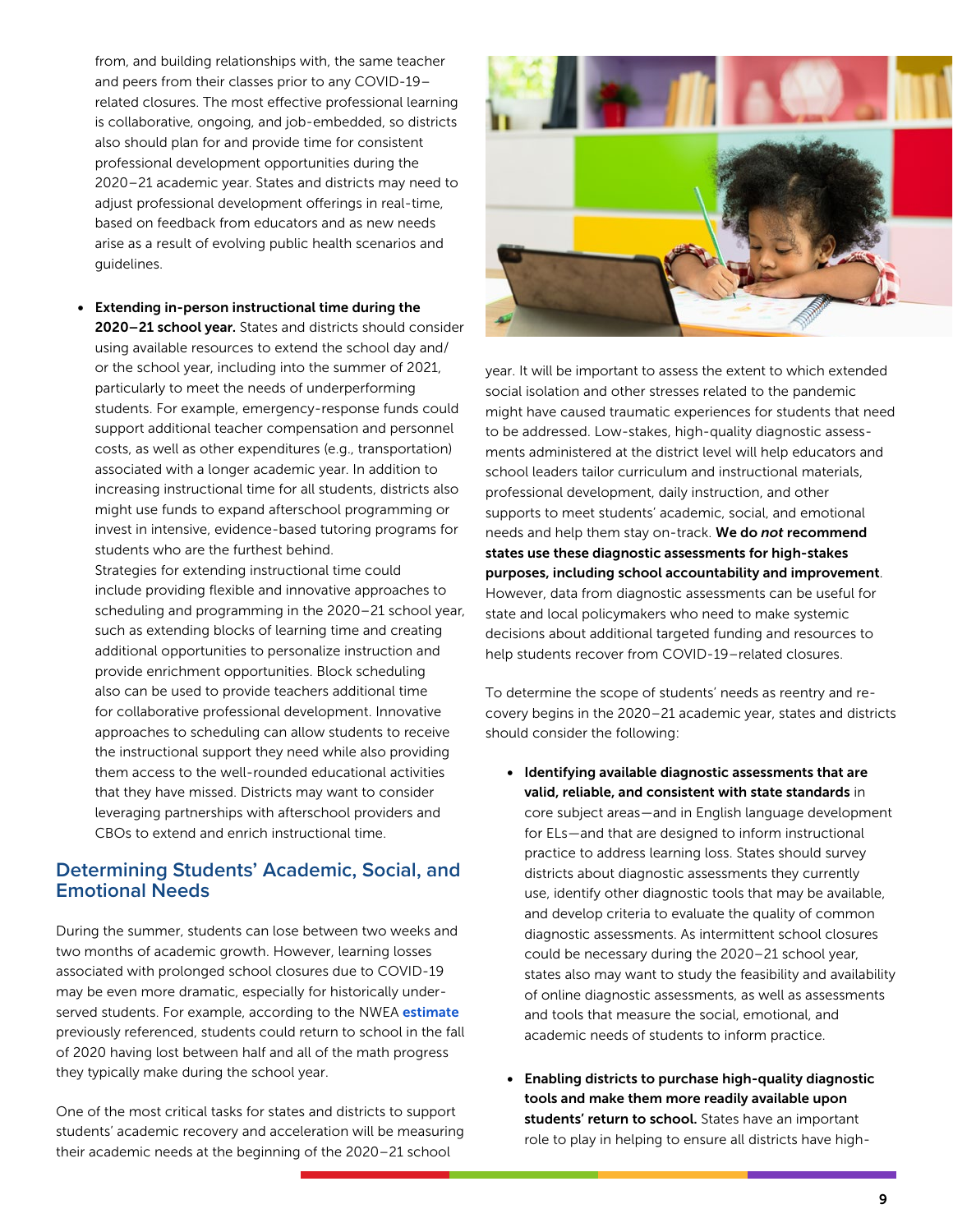quality diagnostic tools to measure students' academic, social, and emotional needs. Therefore, states should use their quality criteria to create a menu of available diagnostic assessments from which districts may choose. States could then take advantage of economies of scale to negotiate with vendors for procurement of high-quality assessments on behalf of districts at discounted rates, or use funds to make high-quality diagnostic assessments on the state-vetted list available to districts free of charge. States also could consider implementing a statewide diagnostic tool to ensure quality and equity across districts. At minimum, each district should use the same diagnostic assessment in all its schools for a given grade span. States and districts also could provide for diagnostic tools, including student and staff surveys, that assess the mental, social, and emotional well-being of students and staff.

# 66

Education systems ... will suffer irreparable harm if Congress does not provide substantial stabilization and recovery funds to states to support K–12 education programs directly.

- Providing teachers with professional development in administering diagnostic assessments and interpreting results to identify the areas and extent of learning loss for individual students. During the summer and beginning of the 2020–21 school year, states and districts should provide professional learning on diagnostic assessments and data literacy since it will be critical for teachers to use the data to differentiate instruction and deliver comprehensive, individualized supports to the students who are the furthest behind academically in ways that meet their social, emotional, and academic needs.
- Providing student-level information from fall 2020 diagnostic assessments as soon as possible. In addition to supporting administration of diagnostic assessments, states and districts should report assessment results to classroom educators, school leaders, parents, and families so that those closest to students clearly understand students' academic, social, and emotional needs and whether students remain on-track academically at the onset of the 2020–21 school year.
- Aggregating information from diagnostic assessments to the school and district level and, if possible, state level for decisionmakers. State and local policymakers should use data from diagnostic assessments for

ongoing planning and budgeting so that federal and state resources are targeted to the students that are furthest behind and most in need and to the communities that have been most affected by COVID-19. However, policymakers should not use diagnostic or formative assessment data for high-stakes purposes, including school ratings and identification of additional schools for support in fall 2020. All states have received a one-year waiver from federal accountability and related reporting requirements, but they must continue to support, during the 2020–21 school year, any school that had been identified for improvement prior to the pandemic.

• Ongoing assessment of students' long-term academic, social, and emotional needs as they recover from COVID-19. Educators will need to continually measure students' academic, social, and emotional needs and progress during the 2020–21 school year—especially if intermittent school closures are necessary. As a result, states and districts should consider providing ongoing professional learning for educators related to administering and using data from diagnostic and formative tools; developing or using additional assessments and tools on a regular basis with students and staff; and building state and local data and reporting systems to better monitor student progress and engagement (whether instruction occurs in-person or remotely) and track early-warning indicators as they recover from COVID-19–related learning loss and trauma.

#### **Conclusion**

While we recognize the bleak financial picture for education and the fiscal uncertainty confronting states and school districts, we hope that these recommendations will help prioritize spending in ways that address the most urgent needs of our most vulnerable students. The CARES Act provided a welcome infusion of resources; however, it is but a fraction of what states and districts will need to support students during the ongoing COVID-19 crisis and the ensuing recovery. State and local budgets have been decimated already, and the worst is yet to come. Since the onset of COVID-19, [more than 40 million people](https://www.marketplace.org/2020/05/28/covid-19-jobless-claims-unemployment-benefits-waiting/) [have filed for unemployment](https://www.marketplace.org/2020/05/28/covid-19-jobless-claims-unemployment-benefits-waiting/) and experts estimate that the pandemic could lead to 47 million lost jobs and unemployment rates as high as 30 percent—higher levels than seen even during the Great Depression. With declining revenue and increased unemployment, state and local budgets are bracing for the worst. Education systems—which account for roughly half of each state's budget—will suffer irreparable harm if Congress does not provide [substantial](https://learningpolicyinstitute.org/blog/what-will-it-take-stabilize-schools-time-covid-19?utm_source=LPI+Master+List&utm_campaign=ef7bd94e8f-LPIMC_COVIDblog_Griffith-Dede_20200507&utm_medium=email&utm_term=0_7e60dfa1d8-ef7bd94e8f-74113013) stabilization and recovery funds to states to support K-12 education programs directly. We hope **[Congress](https://www.americanprogress.org/press/release/2020/05/05/484480/release-70-organizations-call-least-250-billion-education-stimulus-funding/)** will provide these funds and that states and districts prioritize equity in spending them.